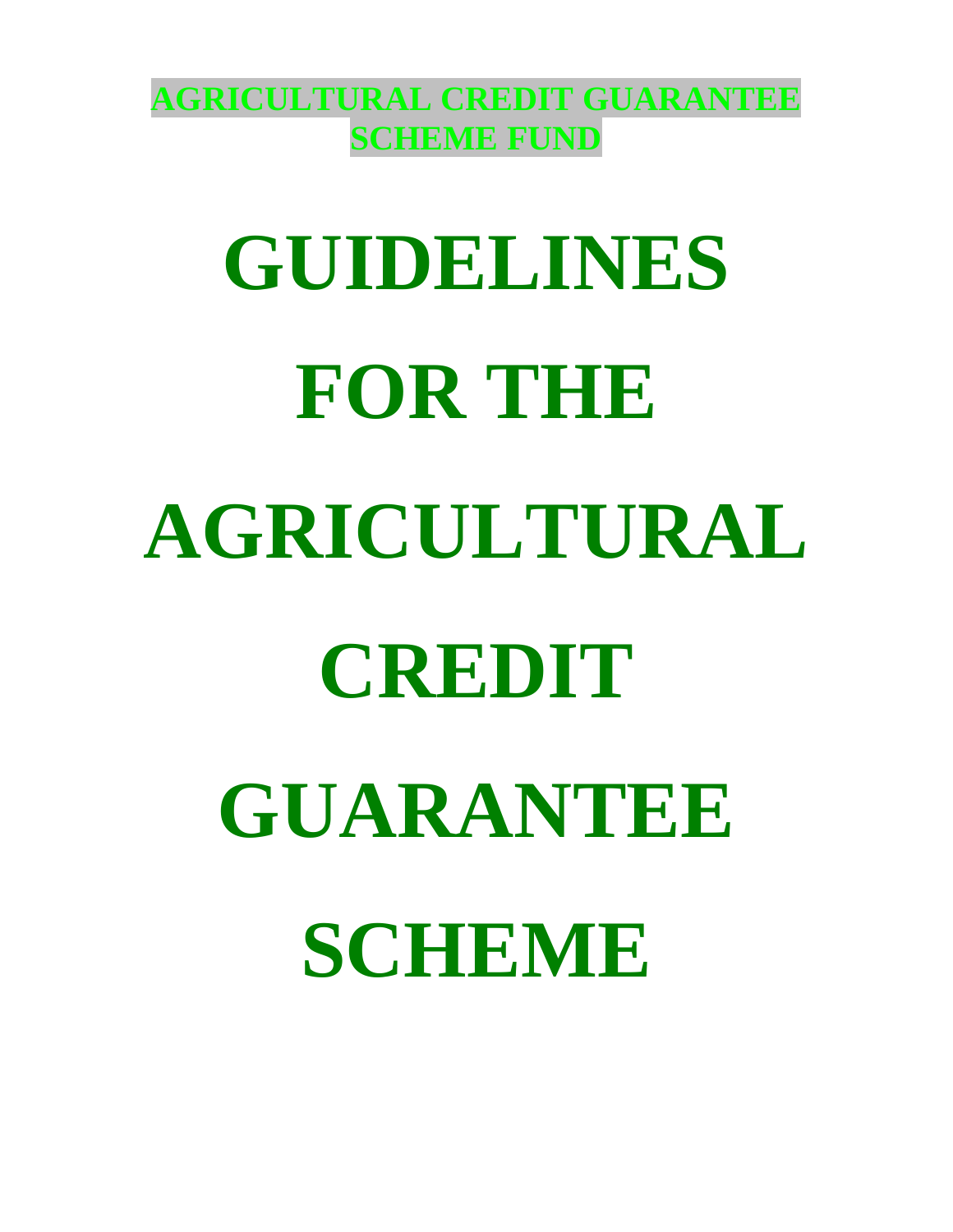## **AGRICULTURAL CREDIT GUARANTEE SCHEME FUND**

## **GUIDELINES FOR THE AGRICULTURAL CREDIT GUARANTEE SCHEME**

## **Establishment of the Fund**

- **1.** An Agricultural Credit Guarantee Scheme Fund has been established by the Federal Military Government under the Agricultural Credit Guarantee Scheme Fund Decree 1977 (Decree No. 20) and as amended on 13<sup>th</sup> June, 1988.
- **2.** The decree originally provided for a Fund of  $\frac{100}{100}$  million subscribed to by the Federal Military Government (60 per cent) and the Central Bank of Nigeria (40 per cent). The share and called-up capital of the Fund has been increased to  $43.0$  billion

## **Purpose of the Fund**

**3.** The purpose of the Fund is to provide guarantee in respect of loans granted by any bank for agricultural purposes as defined below (see para. 5) with the aim of increasing the level of bank credit to the agricultural sector. "Loan" under the decree includes advances, overdrafts and any credit facility and should be taken as such wherever it is used in these guidelines and other circulars.

## **Management of the Scheme**

**4.** The Fund is under the management of the Agricultural Credit Guarantee Scheme Fund Board and the Central Bank of Nigeria is the Managing Agent for the administration of the Scheme. The work relating to the Scheme at the Head Office of the Central Bank is handled in the Development Department of the Bank headed by the Director. In order to avoid delay, much of the work relating to the operations of the Scheme will be done at the Central Bank Office in the state in which any transaction under the Scheme takes place.

#### **Agricultural purposes for which loans can be guaranteed**

**5.** The Agricultural purposes in respect of which loans can be guaranteed by the fund are those connected with:- establishment or management of plantation for the production of rubber, oil palm, cocoa, coffee, tea and similar crops;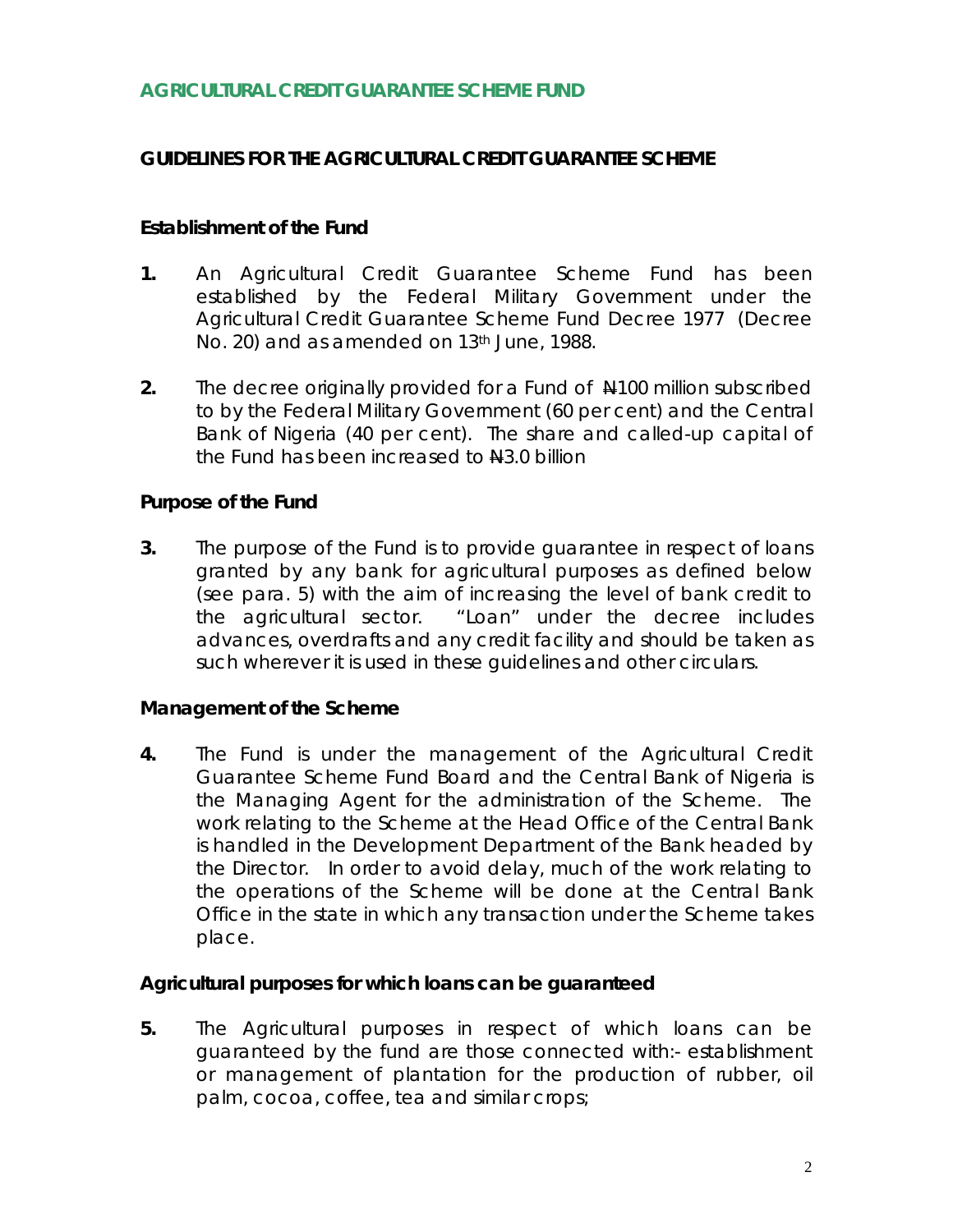- (a) The cultivation or production of cereal crops, tubers, fruits of all kinds, cotton, beans, groundnuts, sheanuts, benniseed, vegetables, pine-apples, bananas and plantains;
- (b) Animal husbandry, that is to say, poultry, piggery, cattle rearing and the like, fish farming and fish capture;
- (c) Processing in general where it is integrated with a least 50% of farm output e.g. cassava to gari, oil palm fruit to oil and kernel, groundnut to groundnut oil, etc.
- (d) Farm machinery and hire services.

# **Forms of security for loans**

- **6.** The security which may be offered to a bank for the purpose of any loan under the scheme may be one or more of the following:-
	- (a) a charge on land in which the borrower holds a legal interest or a right to farm, or a charge on assets on the land including fixed assets, crops or livestock;
	- (b) a charge on the movable property of the borrower;
	- (c) a life assurance policy, a promissory note or other negotiable security;
	- (d) stocks and shares;
	- (e) a personal guarantee;
	- (f) any other security acceptable to the bank. For loans of  $\frac{120,000.00}{100}$  (five thousand naira) and below, banks are not expected to demand tangible securities and feasibility reports.

## **Procedure for making an application for loan**

- **7.** All applications to banks for loans under the Scheme shall be made on the form prescribed for the purpose.
- **8.** Applications should be completed in triplicate, one copy of which will be stamped by the bank concerned and forwarded immediately to the nearest office of the Central Bank in the State in which the bank is situated or as may be otherwise directed. Correspondence from the bank to the applicant on the application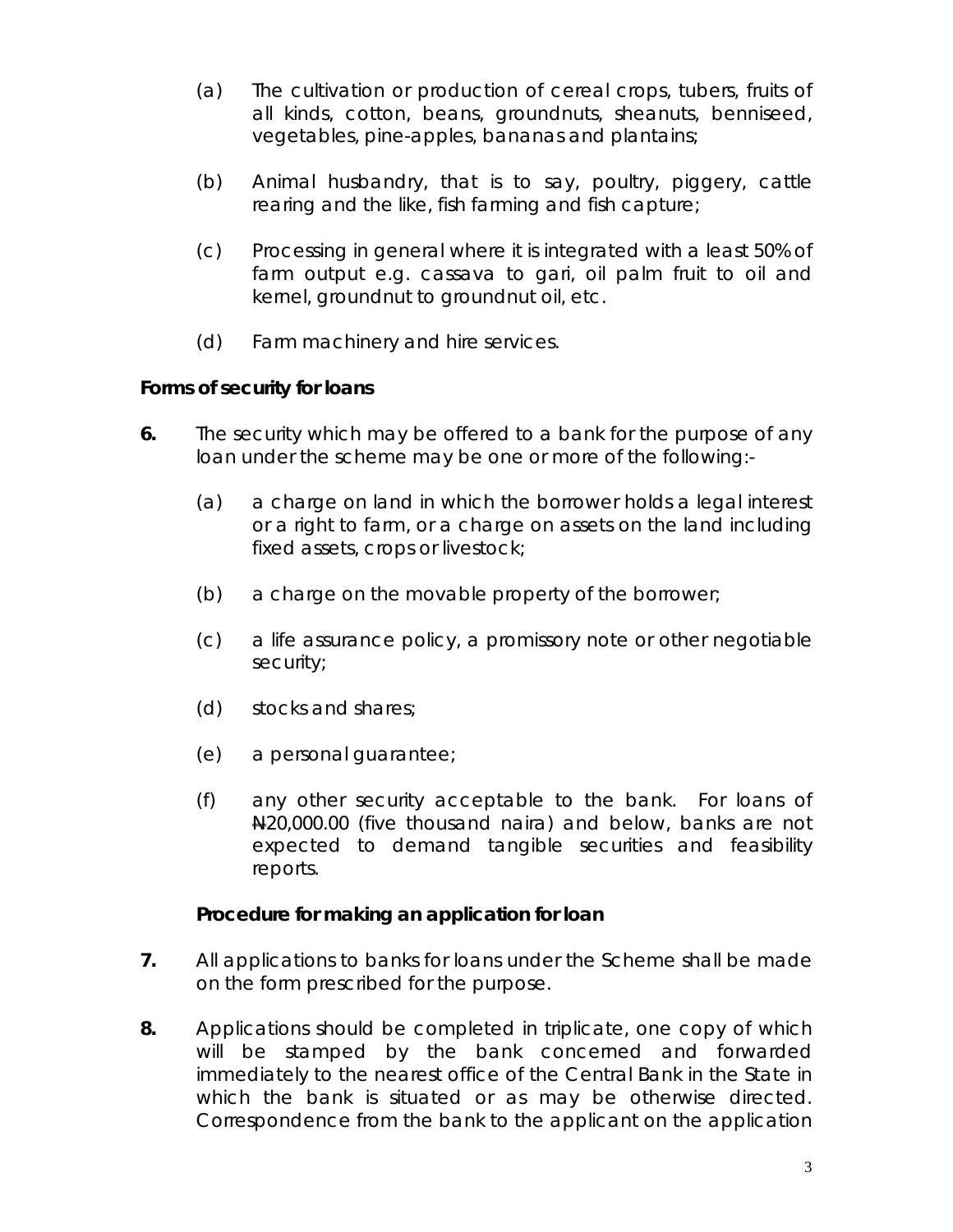should be copied to the office of the Central Bank to which a copy of the application was sent.

- **9.** Applications received by banks should be processed promptly and it is hoped that the period elapsing between the submission of an application under the Scheme and its disposal will not exceed 60 days. It is appreciated that banks may call for information, which has not been sufficiently provided by the applicant. Officials of the Fund may call on banks, which have apparently not acted within a reasonable time on any application submitted to them.
- **10.** All applications under the Scheme should be treated by banks with the same degree of diligence, good faith and competence with which they would normally be expected to treat all applications for loans received in the normal course of their banking business.

## **Banks' assistance to loan applicants**

**11.** If a bank rejects any request for a loan under the Scheme, the bank should give reasons for the rejection to the person making the request. It should also specify the steps the person should take to enable him to comply with the bank's requirements. Copies of the bank's letters to the applicant should be sent to the office of the Central Bank to which the copy of the original application was sent.

## **Safeguard in respect of certain loans**

**12.** Where a loan or any portion of it in respect of which a guarantee is to be sought under the Scheme is to be used to purchase livestock, machinery or farming equipment, the loan or that portion of it as the case may be must not be paid to the borrower. Instead, the bank must pay it to the supplier who will furnish the bank with a copy of the delivery note or other documents in evidence of the delivery of the livestock, machinery or farming equipment to the borrower.

## **Form and terms of loan agreement**

**13.** In compliance with S.8 of the Agricultural Credit Guarantee Scheme Fund Decree, every agreement for a loan in respect of which a guarantee is to be given must be in writing and must show the amount of loan, the rate of interest and the duration of the loan. The duration of each loan, including moratorium period if any, should be strictly relevant to the gestation period of the project being financed.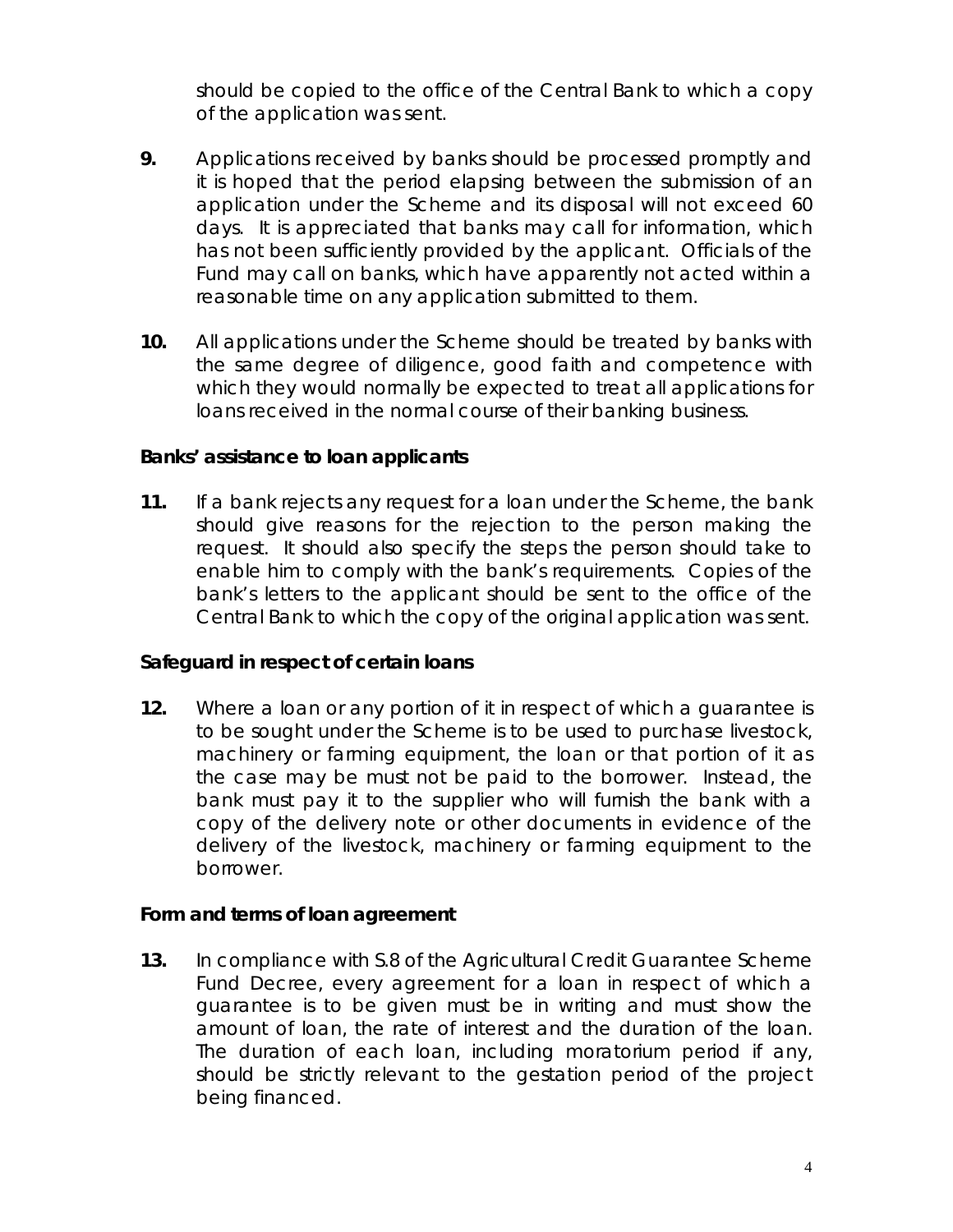**14.** Banks should remind prospective borrowers under the Scheme that it is an offence for which one may be imprisoned for five years to apply the loan for purposes other than those for which they are given.

# **Limits of liability of the Fund in respect of guarantees**

- **15.** The maximum liability of the Fund in respect of any guarantee given under the Scheme will be fixed from time to time by the Commissioner for Finance.
- **16.** For the time being, the liability of the Fund will be 75 per cent of the amount in default net of any amount realized by the bank from the security it got from the borrower, subject, in the case of a loan to an individual, to a maximum of N5,000,000 and, in the case of a loan to a co-operative society or a corporate body, to a maximum of N10,000,000.
- **17.** Where two or more banks jointly finance a project, the above limit of the Fund's liability will apply to the total loan granted by all the banks.
- **18.** In such cases, the Fund will deal with only one of the banks that may be nominated for the purpose by all the banks concerned as if it has granted the whole loan alone.
- **19.** Apart from the Head Office of the Central Bank of Nigeria, offices have been established in all branches and currency centres of the Central Bank to deal with Agricultural Credit Guarantee Scheme. The offices are manned by officers who function under the overall control of the Branches Controller or Currency Officer of the Central Bank in each branch or currency centre.
- **20.** In order to ensure that matters connected with the Scheme are dealt with as expeditiously as possible, these officers will deal with such matters in the state in which they are located unless banks are otherwise directed.

# **Arrangements for Guarantee**

# **Circumstances under which guarantee may be given**

**21.** Any loan granted by a bank or jointly with another bank or other banks for agricultural purposes in accordance with the provisions of the Agricultural Credit Guarantee Scheme Fund Decree 1977 will be eligible for guarantee by the Fund. Guarantee of such loans will, for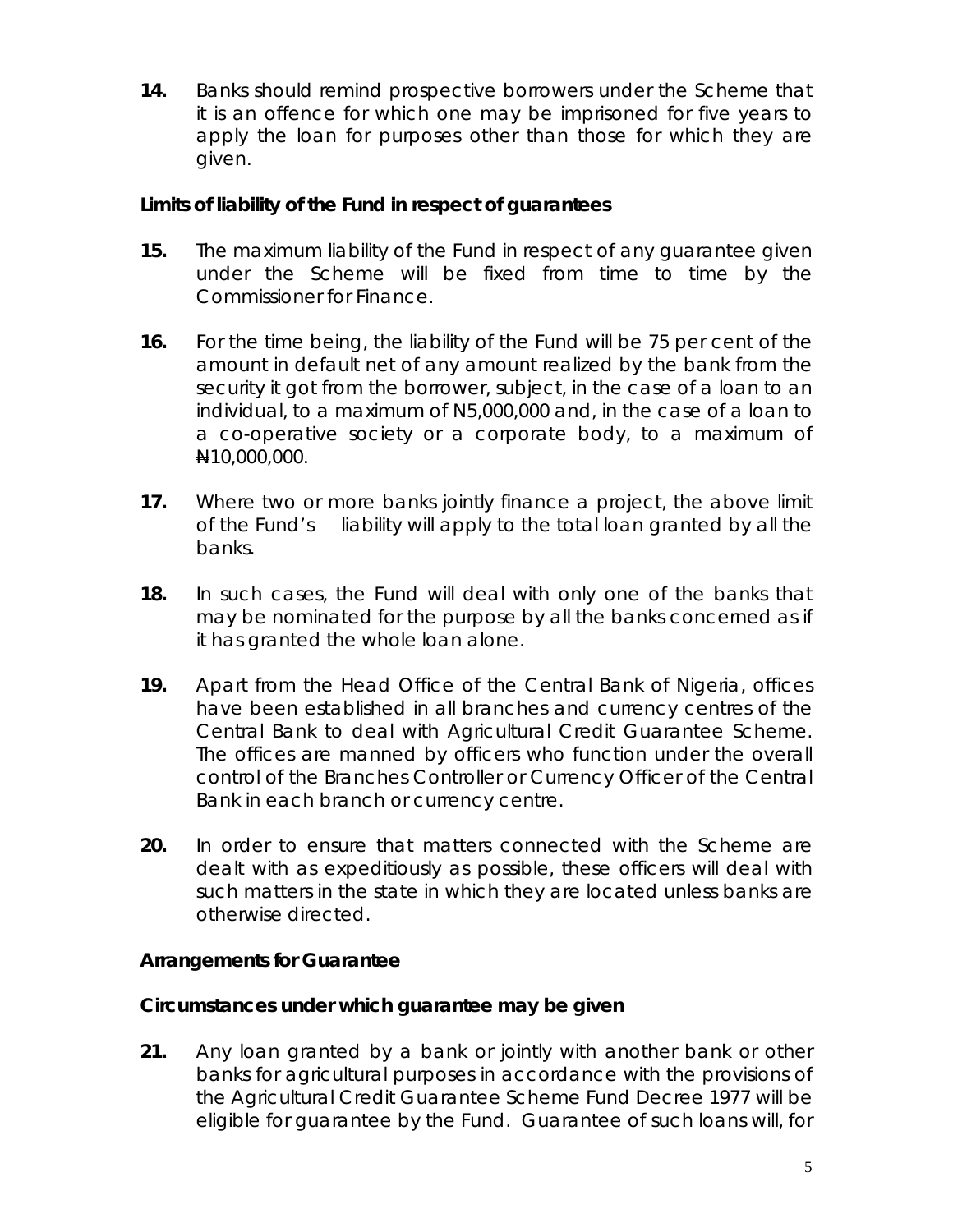the time being, be granted automatically except in such cases as in paragraph 25 below.

- **22.** In case of doubt as to whether an application for a loan is in accordance with the Decree or not, the bank should seek clearance from the Fund.
- **23.** Where a bank granted a loan to a farmer which was guaranteed by the Fund and it resulted in claims being paid by the Fund, such a bank should not grant that borrower any fresh loan under the Scheme without prior clearance from the Fund.

# **Application for guarantee**

**24.** Application for guarantee under the Scheme should be made by banks to the Fund on Form ACGSF/1. Every application should be numbered and completed in triplicate. Two copies of the form should be forwarded to the Controller of the Central Bank branch or Currency Officer of the Central Bank currency centre in the State in which the bank applying for guarantee is located or as may otherwise be directed, not later than two weeks after the loan has been granted.

# **Issue of Guarantee Certificate**

- **25.** One of the conditions for a guarantee under the Scheme is that the Fund will have the right to inspect the books and accounts of the bank in respect of the guaranteed loan and that the bank will secure for the Fund by obtaining suitable undertaking from the borrower, the right to inspect the establishment in respect of which the loan has been granted and to call for or examine all details of the guaranteed account, if considered necessary by the Fund.
- **26.** When the Fund receives an application for guarantee from a bank, it will issue a certificate in the prescribed form (Form ACGSF/2 to the bank. The Fund shall not be required to sign any other document in this respect.

# **Enhancement/reduction of guaranteed credit facility**

**27.** If a bank grants an increase in a loan in respect of which a guarantee has already been given by the Fund, it must advise the Fund as soon as the increase is granted. If this increase is more than 25 per cent of the initial loan, the bank must obtain prior approval of the Fund. This should be done on Form ACGSF/3, which must be numbered, and sent to the appropriate office in duplicate. An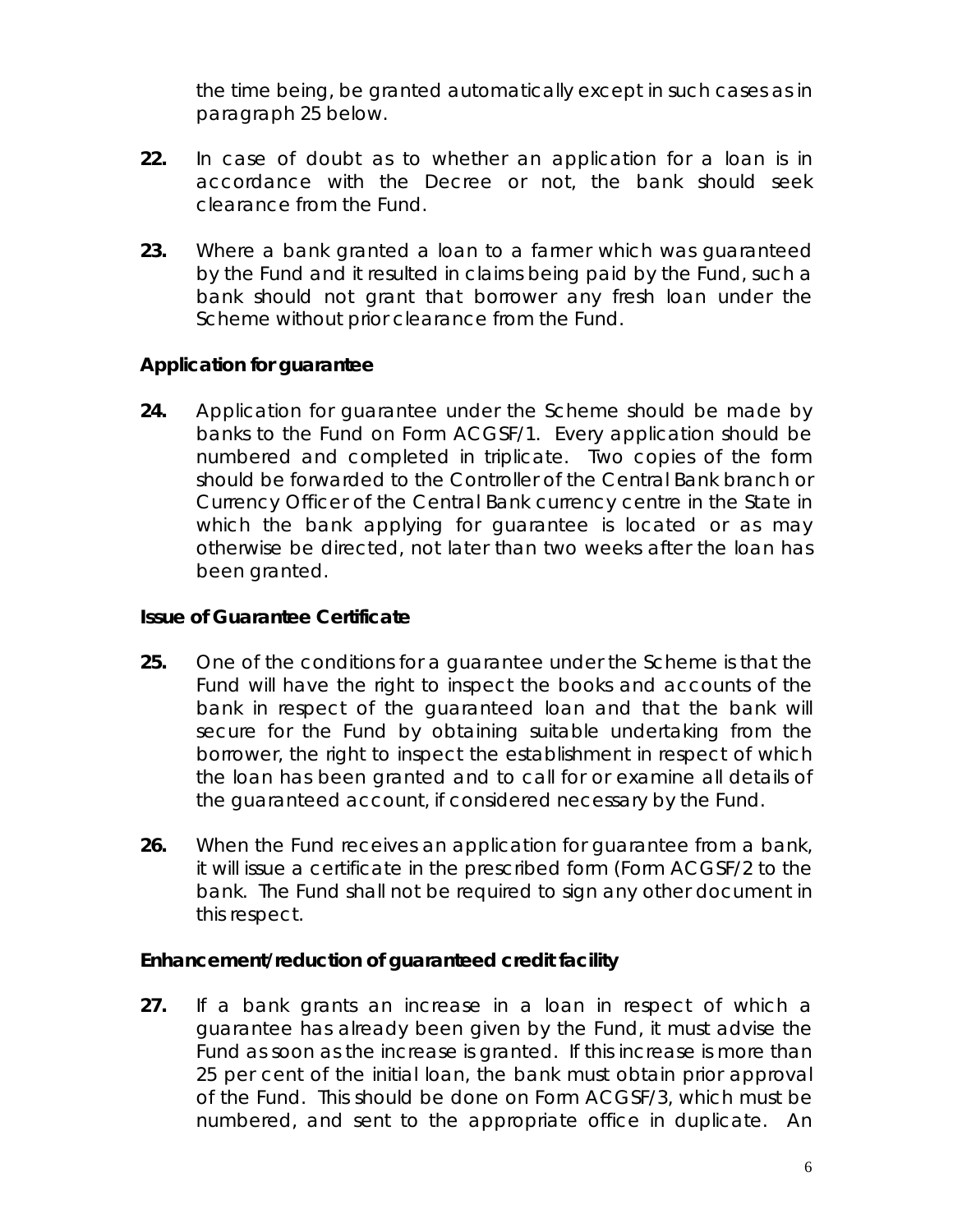endorsement to this effect will be issued by the Fund on Form ACGSF/5. Where the total loan eventually drawn by a borrower is lower than the amount guaranteed by the Fund, the bank shall advise the Fund of the new amount which shall now be regarded as the guaranteed loan.

# **Extension of a guarantee**

**28.** Where the term of a guaranteed credit facility is to be extended, the bank will after fully satisfying itself of the justification for such extension, advise the Fund of its intention accordingly on Form ACGSF/4 in duplicate. Such advice should be submitted at least one month before the expiry of the existing guarantee. An endorsement to this effect will be issued on Form ACGSF/5.

## **Variation in other terms and conditions of a guaranteed loan**

**29.** Where a bank approves a change in any of the other terms and conditions governing a loan in respect of which a guarantee has been issued, it must advise the Fund as soon as such approval is given.

## **Repayment or discontinuation of a credit facility**

**30.** Whenever a guaranteed advance is repaid or the credit facility is otherwise discontinued, the bank should advise the Fund immediately, giving particulars of the Guarantee Certificate.

## **Invoking the guarantee**

- **31.** Temporary default on the instalmental repayment of a guaranteed loan need not be reported to the Fund if the bank has no intention, merely on the basis of such a default, either to discontinue the facility or to call up the loan.
- **32.** If, however, the bank does not succeed in its efforts to regularize the account and calls up the loan, it should serve the Fund with a "Notice of Default" by completing Form ACGSF/6 in duplicate copies and of the correspondence between the bank and the customer since the default was noticed should be attached in duplicate.
- **33.** Where a default relates to a lump sum repayment or the last instalmental repayment of a loan, the bank should serve the Fund with "Notice of Default" as in paragraph 32 above.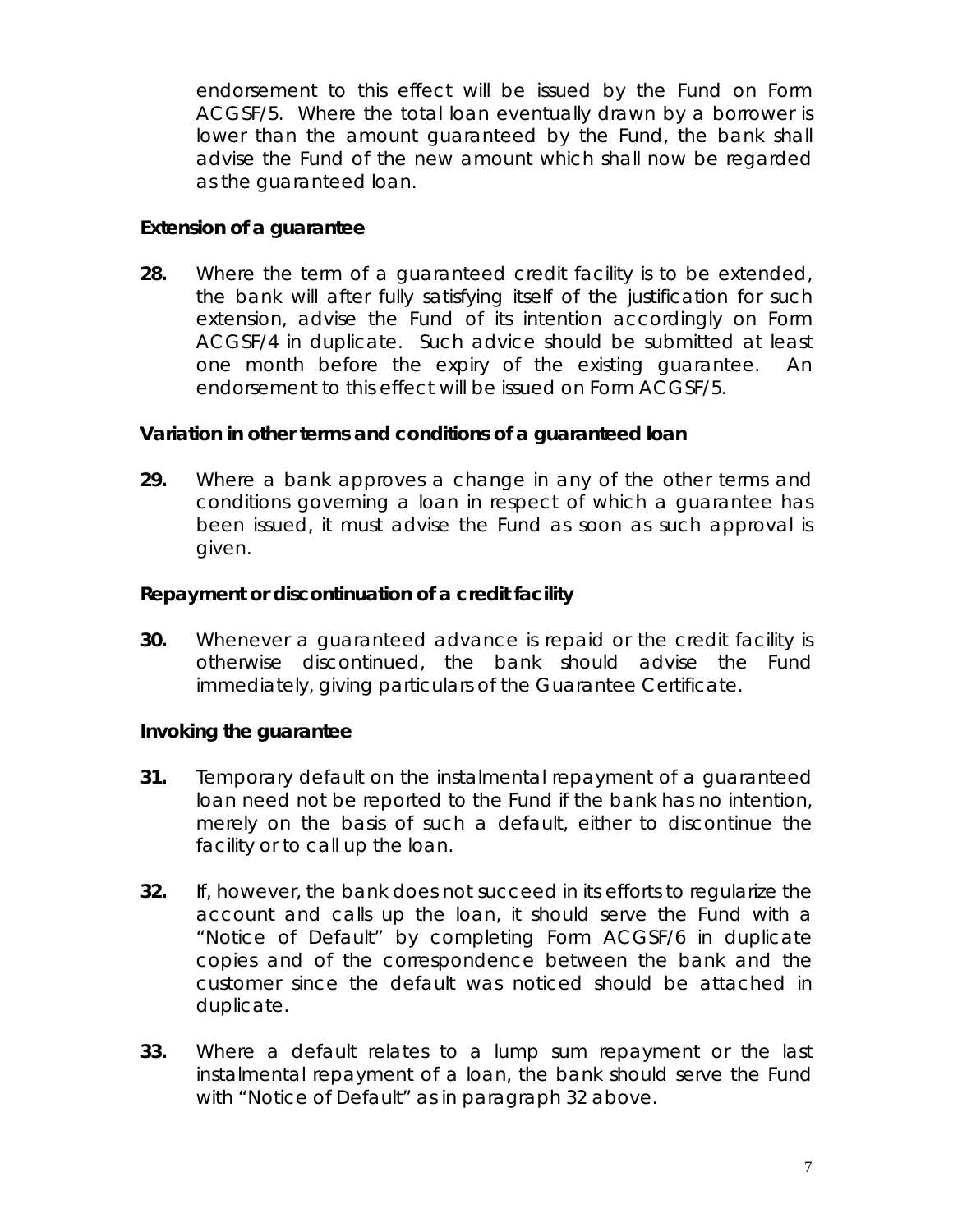- **34.** After giving "Notice of Default" in the prescribed manner, the bank should make further efforts as it thinks fit to recover the amount in default from the borrower or his sureties, if any, and may, for that purpose, dispose of any security obtained in respect of the loan if possible.
- **35.** If any balance remains outstanding after the above step has been taken, or where the recovery of any amount outstanding is impracticable, the bank may apply to the Fund for payment on "Guarantee Claim" Form ACGSF/7in accordance with terms of the guarantee.
- **36.** If within six months from the date of receipt of "Notice of Default" no "Guarantee Claim" form is received by the Fund, it will be presumed that the bank has recovered its loan and the Fund shall be deemed to have been discharged from its liability under the guarantee.
- **37.** A claim under the guarantee should be submitted in duplicate by the Head Office of the bank to the Fund at the Head Office of the Central Bank on the prescribed form (Form ACGSF/7). In order to facilitate prompt settlement of claim, the bank should ensure that the application is complete in all respects and that the prerequisites as set out in the Scheme are duly complied with.
- **38.** If the claim is in order, the amount payable under the guarantee will be remitted to the Head Office of the claiming bank by a crossed cheque or draft. A receipt for the amount so paid should be issued immediately by the claiming bank.
- **39.** Upon a payment being made as provided for above, the Fund shall be deemed to have been discharged from all its liabilities under the guarantee.
- **40.** The amount received from the Fund in settlement of a claim under the Scheme must not be credited to the account of the borrower who will remain liable to the bank for his total indebtedness. After invocation of the guarantee, the bank should continue to exercise the same diligence in recovering the amount in all the ways open to it as it might have exercised if no guarantee had been issued by the Fund.
- **41.** The balance of a loan outstanding in respect of which a claim has been paid by the Fund must not be written off by the bank without the specific consent in writing of the Fund.